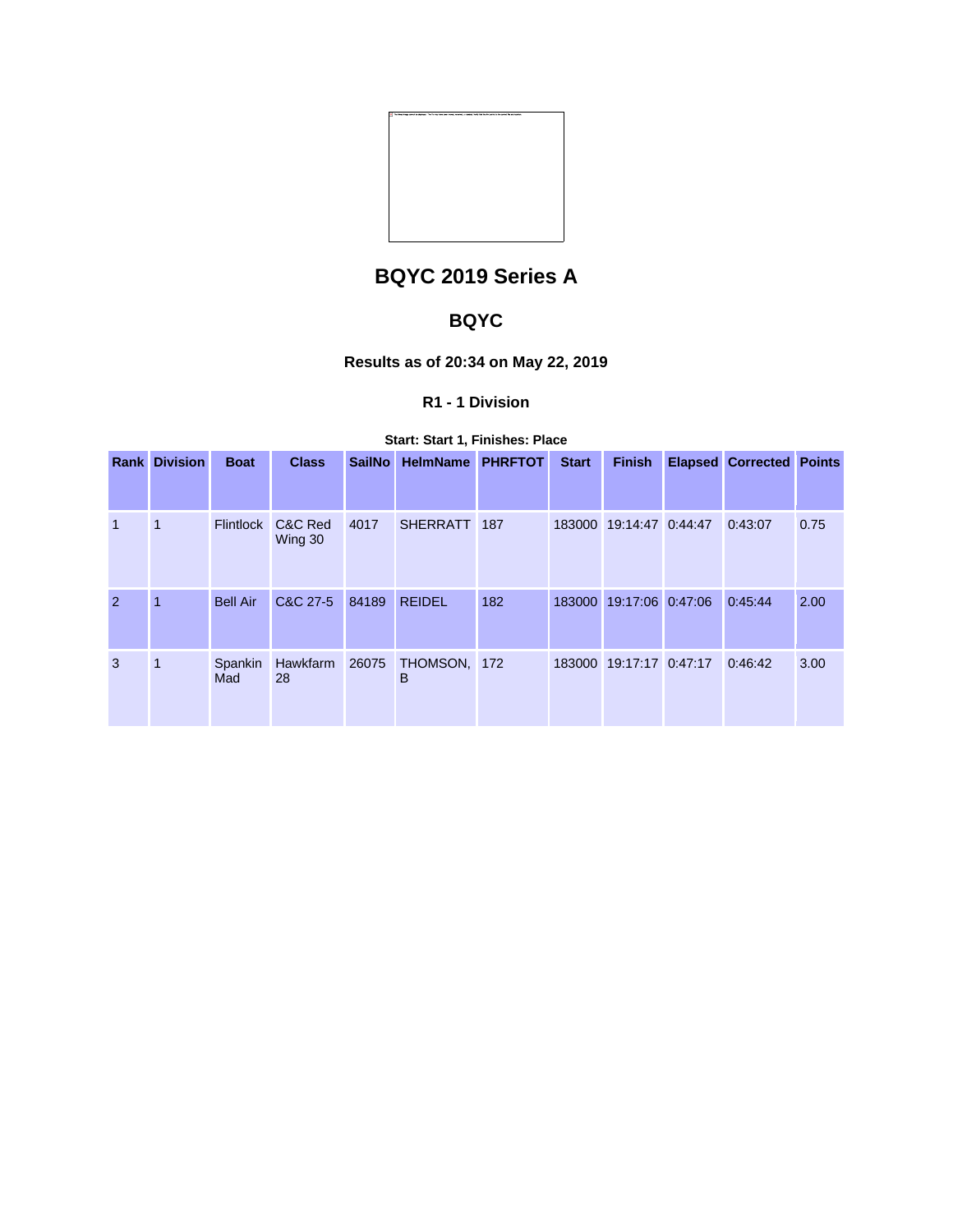#### **R1 - 2 Division**

|                | <b>Rank Division</b> | <b>Boat</b>              | <b>Class</b>                | <b>SailNo</b> | <b>HelmName</b> | <b>PHRFTOT</b> | <b>Start</b> | <b>Finish</b>    | <b>Elapsed</b> | <b>Corrected Points</b> |      |
|----------------|----------------------|--------------------------|-----------------------------|---------------|-----------------|----------------|--------------|------------------|----------------|-------------------------|------|
| $\overline{1}$ | $\overline{2}$       | Freya                    | Grampian<br>26 IB           | 516           | <b>RENDER</b>   | 245            | 183000       | 19:18:58 0:48:58 |                | 0:42:54                 | 0.75 |
| $\overline{2}$ | $\overline{2}$       | Meggie<br>J              | Tanzer 26                   | 406           | Dolan           | 218            | 183000       | 19:17:37         | 0:47:37        | 0:43:33                 | 2.00 |
| 3              | $\overline{2}$       | Mocha<br>Magic           | C&C 27-3                    | 74021         | MCGARVEY 204    |                | 183000       | 19:20:12 0:50:12 |                | 0:46:58                 | 3.00 |
| $\overline{4}$ | $\overline{2}$       | <b>Silent</b><br>Running | C&C 25                      | 44098         | <b>SMITH</b>    | 209            | 183000       | 19:21:06         | 0:51:06        | 0:47:25                 | 4.00 |
| 5              | 2                    | Just Our<br>Pace         | Paceship<br><b>PY 26 IB</b> | 1023          | <b>CURTIS</b>   | 228            | 183000       | 19:24:22 0:54:22 |                | 0:48:56                 | 5.00 |

#### **Start: Start 1, Finishes: Place**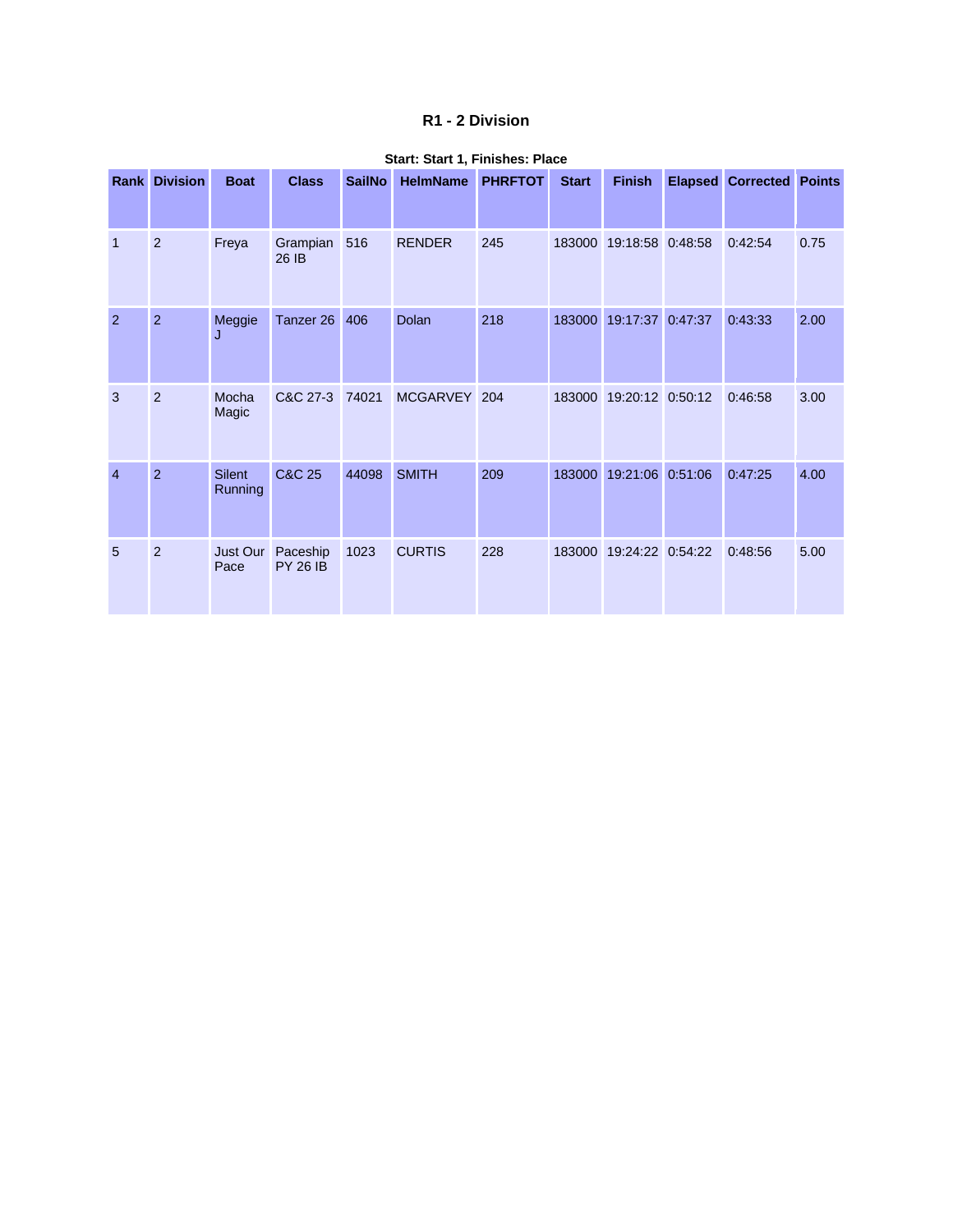#### **R1 - 3 Division**

| Rank           | <b>Division</b> | <b>Boat</b>        | <b>Class</b>         | <b>SailNo</b> | <b>HelmName</b> | <b>PHRFTOT</b> | <b>Start</b> | <b>Finish</b>    | <b>Elapsed</b> | <b>Corrected Points</b> |      |
|----------------|-----------------|--------------------|----------------------|---------------|-----------------|----------------|--------------|------------------|----------------|-------------------------|------|
| $\mathbf{1}$   | 3               | Deboate            | Tanzer <sub>26</sub> | 726           | Campbell        | 248            | 184000       | 19:28:10 0:48:10 |                | 0:42:01                 | 0.75 |
| 2              | 3               | Grayling           | Grampian<br>26 OB    | 431           | <b>COOKE</b>    | 230            | 184000       | 19:28:00         | 0:48:00        | 0:43:04                 | 2.00 |
| 3              | $\mathbf{3}$    | Irish<br>Rover III | Catalina<br>30 TMBS  | 6135          | <b>SULLIVAN</b> | 183            | 184000       | 19:25:10 0:45:10 |                | 0:43:47                 | 3.00 |
| $\overline{4}$ | 3               | Chudan             | Tanzer 26            | 497           | <b>CORBETT</b>  | 238            | 184000       | 19:29:34         | 0:49:34        | 0:43:54                 | 4.00 |
| 5              | 3               | Vertigo            | <b>SHARK 24 614</b>  |               | Holland         | 232            | 184000       | 19:29:15 0:49:15 |                | 0:44:02                 | 5.00 |
| 6              | $\overline{3}$  | Dream<br>Weaver    | Tanzer 26            | 480           | <b>LLOYST</b>   | 232            | 184000       | 19:30:10         | 0:50:10        | 0:44:52                 | 6.00 |

#### **Start: Start 1, Finishes: Place**

**R1 - Shark Division**